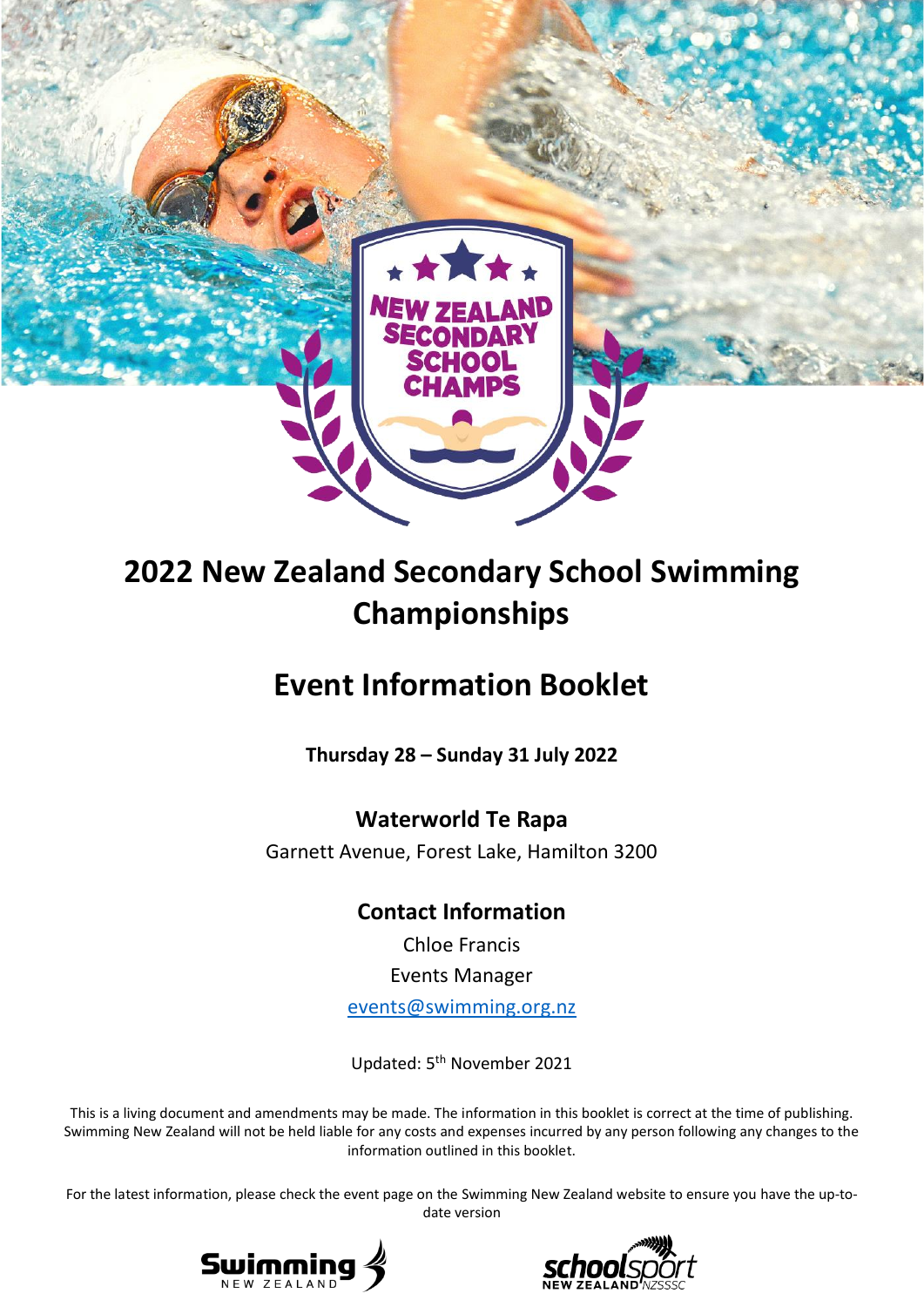

#### **Purpose**

The event will run across 6 sessions and sees the best secondary school swimmers go head-to-head for the national title and the secondary schools seeking the top school gong. This competition has a particular focus on enjoyment and pride in representing your school, with lots of relays on offer to promote team swimming.

#### **Good Sports**

Please note that this is a Good Sports event. Swimming NZ is proud to partner with and join the Good Sports movement. This program aims to help parents provide the best sporting experience to their kids.

#### [Click here to learn more about Good Sports](https://aktive.org.nz/what-we-do/good-sports/)

#### **Alert Levels & Contingency Plans**

Please not that this event can only be delivered safely during traffic light levels Orange and Green in conjunction with using vaccine certificates.

[For more information regarding our Contingency Plans,](https://swimming.org.nz/page.php?id=3698)  [please click here](https://swimming.org.nz/page.php?id=3698)

### **Entry Information**

#### **Swimming New Zealand rules and regulations govern this competition.**

This meet is open to financial, registered (at the time of competition) Swimming New Zealand swimmers – as a school swimmer, club swimmer or competitive swimmer. Non-SNZ members can enter through the online entry form and SNZ will create a school membership on the SNZ database for these competitors based on the information provided. All participants must agree to comply with the SNZ rules and School Sport NZ eligibility.

The 2022 NZ Secondary School Swimming Championships is for year 9 to 13 students only and will be raced across Short Course (25m) format.

The age groups to be swum by both male and female are Para multi-classification 13 and over, 13 years, 14 years, 15 years, 16 years, 17 years and over. Students must be under 19 years of age on 1 January 2022. The competition is open to all schools in New Zealand with Year 9-13 students.

*Home schooled swimmers are eligible to participate as stipulated by School Sport NZ. Home schooled students would swim as a visitor and not be aligned with any school. The students would be eligible for visitor medals only. The parent of the student must sign-off a document with the event organiser accepting full responsibility for their student including the event health and safety plans.* 

#### **Entry Deadline**

| <b>Entries</b>             | <b>Timeline</b>         |
|----------------------------|-------------------------|
| <b>Entries Open</b>        | 31 May 2022             |
| Individual Entries Close   | 12 July 2022 at 11.59pm |
| <b>Relay Entries Close</b> | 13 July 2022 at 11.59pm |

Late entries will be accepted for 24hrs, as per SNZ Policy 006. A \$50 (NZD) late entry fee will apply.

#### **Individual Entries**

Swimming New Zealand Members are to enter through the SNZ database via their SNZ Fast Lane page.

#### [Click here to enter through your Fast Lane page](https://fastlane.swimming.org.nz/login)

Non-SNZ members need to enter through the online entry form, the link is provided below. SNZ will create a school membership on the SNZ database for these competitors based on the information provided. All non-SNZ members from 2018 - 2021 now have a SNZ ID through entering in these years. If you are unsure of your login please contact [database@swimming.org.nz.](mailto:database@swimming.org.nz)

Click here to [enter as a non-SNZ member](https://form.jotform.com/SwimmingNZ/2022-nzsssc-nonmember-entry)

#### **School Relays**

Schools will enter relays by submitting a relay entry form available on the event page of the SNZ website.

[Click here to enter relay teams](https://form.jotform.com/SwimmingNZ/2022-nzsssc-relay-form)

#### **School Confirmation**

All competitors will need to be approved by their school to compete. Schools will receive an email once entries have closed, but they can also check the entry by team list once psych sheets are posted, asking them to confirm the student



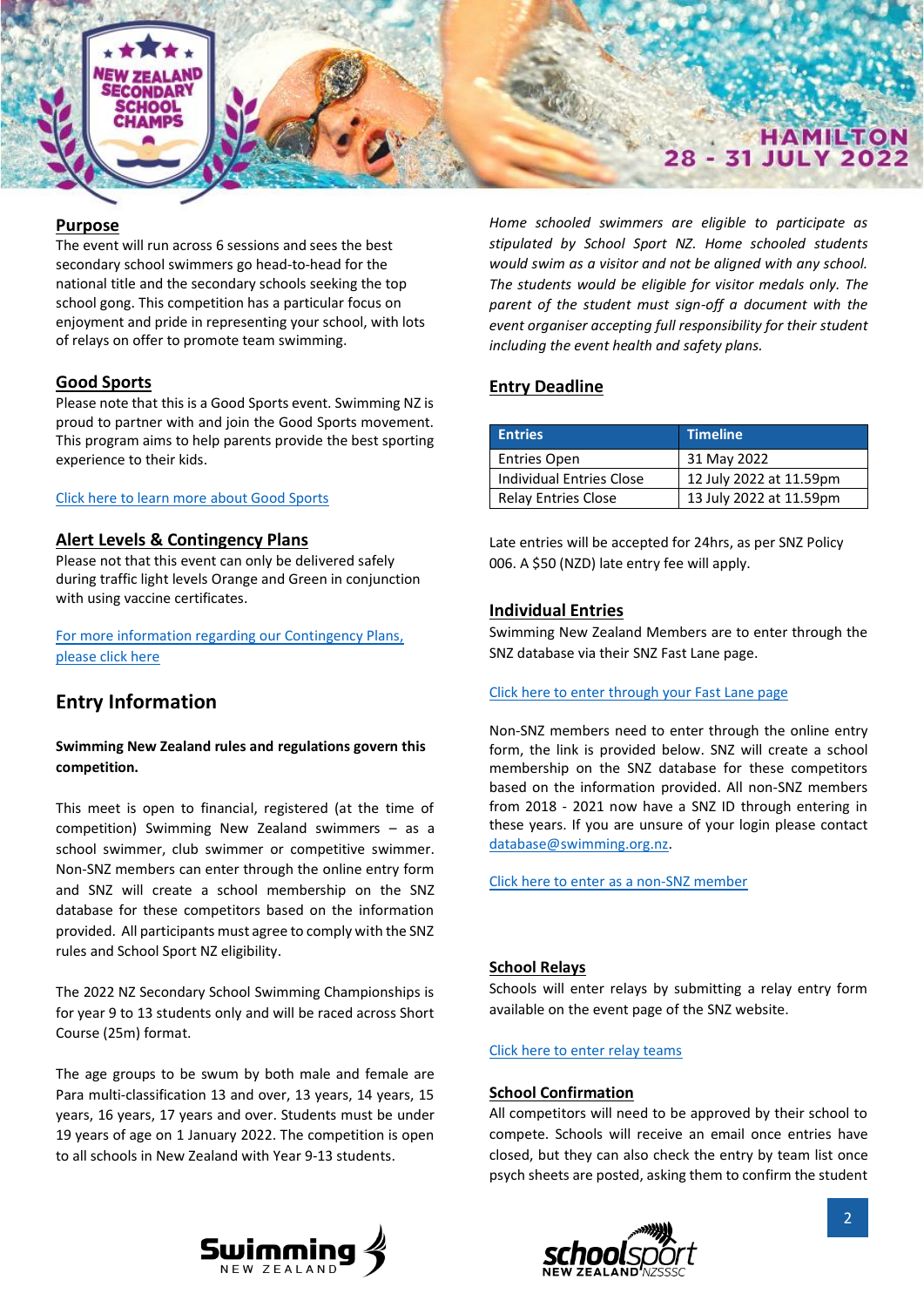

attends their school and they are approved to compete at the event to be permitted to swim.

#### [Click here for the school approval form](https://form.jotform.com/SwimmingNZ/2022-nzsssc-school-approval)

#### **Entry Fees**

| Location | <b>Individual Entry</b><br><b>Fee</b> | <b>Relay Team</b><br><b>Entry Fee</b> |
|----------|---------------------------------------|---------------------------------------|
| Student  | \$15                                  | \$35                                  |

Entry fees must be paid prior to the start of the meet. If they have not been paid it will result in the withdrawal of swimmers.

Schools will be invoiced by Swimming New Zealand for all relay entries, and the individual entry fees of those who are not entering via the database.

No refunds for any withdrawals before or during the meet. Refunds for any medical withdrawals can be considered if a signed medical certificate is supplied.

#### **Qualification Criteria**

Age as at 28 July 2022

The qualifying period is from 1 January 2021 to 12 July 2022.

The qualifying times are 25m short course times. Qualifying times swum in pools other than 25m pools must be converted using the SNZ [conversions.](http://talbotco.co.nz/Pool_Conversion.aspx)

Individual entry times will be generated by the SNZ database – and can be from either approved or unapproved meets. For non-SNZ Members proof of times from their Regional Swimming Championships must be sent to [entries@swimming.org.nz.](mailto:entries@swimming.org.nz) Performances from international, regional and local competitions not held within the database will not be eligible for use to enter this championship.

#### **Relays**

Male and female relays will be swum as timed-finals and in the age groups Under 16 (15&U) and 16 & Over. Younger swimmers can swim in the older age group, but older swimmers cannot swim down.

If an Under 16 (15&U) swimmer swims in the older age group, they cannot also swim in the younger age group of that event.

Mixed relays will be swum in the same age groups and teams must consist of 50% male and 50% female swimmers. Points from these races will not count towards top school relay trophies.

#### **Skins Event**

The 4 x 50m skins event won't receive entries. The fastest 8 athletes from the 100m IM for each of the skins age groups will form the field. We will spin the wheel prior to each leg of the skins competition to determine the swim stroke for that 50m effort. Two swimmers will be removed per leg until we have two swimmers in the 4<sup>th</sup> effort.

The male event will run in entirety, followed by the female event.

Please note that if you do not wish to swim in the Skins event, you must complete a withdrawal form within 30mins of swimming the 100m IM. No late withdrawals will be accepted, and it is strongly encouraged that a swimmer who qualifies actually participates in this fun and exciting event.

#### **Psych Sheets**

Psych Sheets will be posted on the event webpage as soon as possible after entries close.

Corrections and changes to psych sheets are to be sent to [entries@swimming.org.nz](mailto:entries@swimming.org.nz) by 11.59pm Sunday 17 July.

Any changes made after the final psych sheets are published will not be updated online, but will be completed and updated on the SNZ event file.

#### **Para Swimmers**

The 2022 New Zealand Secondary School Swimming Championships are open to Para swimmers who have a classification of some form – provisional, national or international. To discuss the status of your classification, contact National Para Swimming Development Coordinator Cameron Leslie on [cameron@swimming.org.nz.](mailto:cameron@swimming.org.nz)



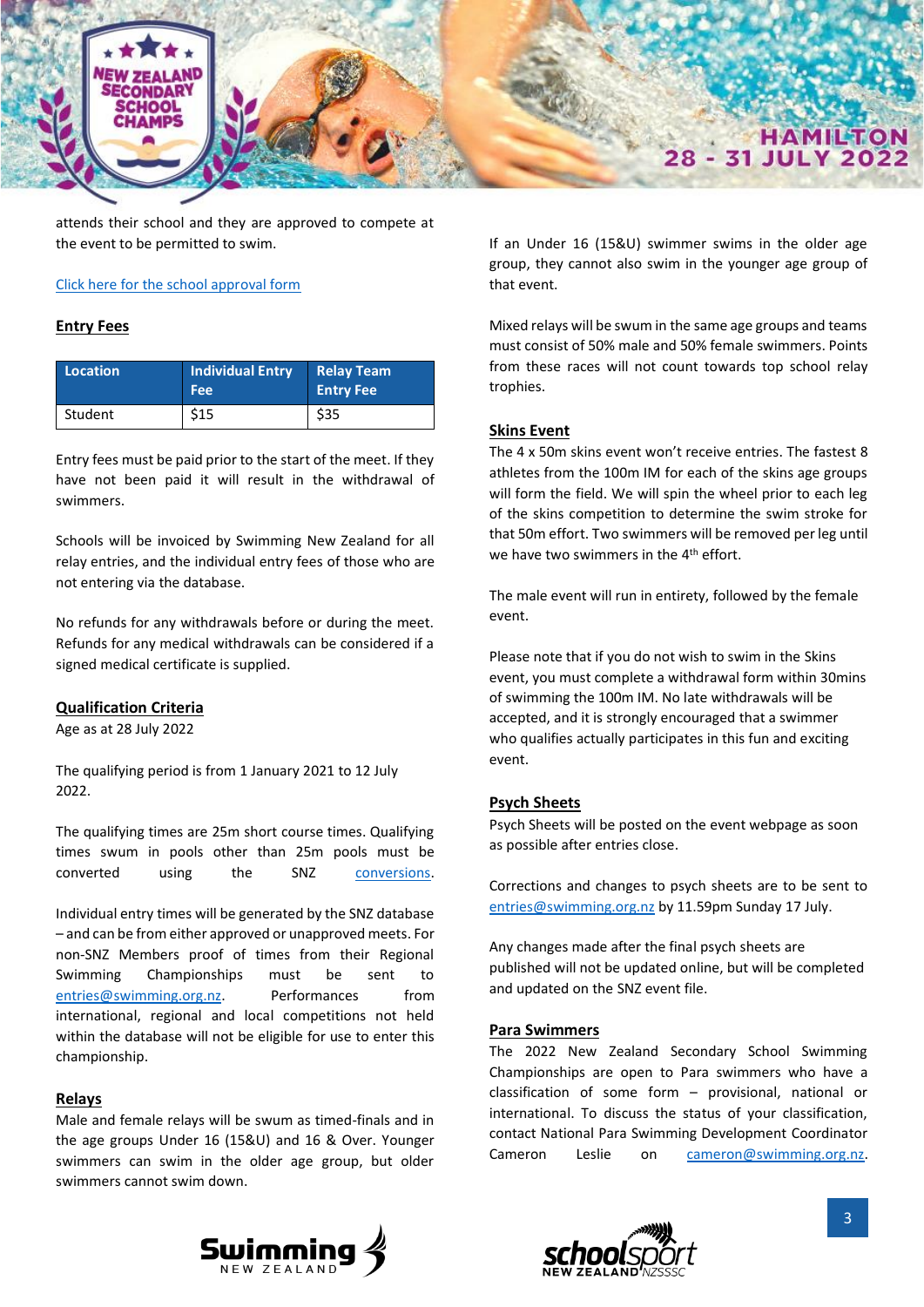

Medals will be distributed based on the World Para Swimming points system (similar to the percentage of the world record calculation) using the event software, of which results are final. Para swimmers will swim in their own multiclassification timed finals in the Para multi-classification 13 and over age group.

There are no qualifying times for Para swimmers but you must have a time on the SNZ database.

Para swimmers are eligible for the following events: 50m for all strokes, 100m for all strokes excluding butterfly, 200m freestyle, 100m IM for all classifications.

For any questions regarding classification, please contact Cameron Leslie via email at [cameron@swimming.org.nz](mailto:cameron@swimming.org.nz)

### **Event Information**

#### **Opening Hours**

| <b>Competition</b> | <b>Morning</b> | <b>Afternoon</b> |
|--------------------|----------------|------------------|
|                    |                | 14.45 (gates)    |
| Thurs 28 July      |                | 16.25 (comp)     |
|                    | 7.15 (gates)   | 15.00 (gates)    |
| Fri 29 July        | 8.45 (comp)    | 16.25 (comp)     |
|                    | 7.15 (gates)   | 15.00 (gates)    |
| Sat 30 July        | 8.40 (comp)    | 16.25 (comp)     |
| Sun 31 July        | 7.15 (gates)   |                  |
|                    | 8.40 (comp)    |                  |

Schools and/or athletes that wish to train outside these times will have to organise their own times with the pool and pay entry.

#### **Results**

Results will be posted as soon as possible in the complex. Swimming New Zealand will have live results accessible via a link on the event webpage during competition.

#### **Mytogs App**

Results can also be found via the free Swimming New Zealand App: [mytogs](https://mytogs.co.nz/download)

#### **Ticketing**

| <b>Tickets</b> | Morning | <b>Afternoon</b> |
|----------------|---------|------------------|
| Adult          | \$7.50  | \$7.50           |
| Child          | \$7.50  | \$7.50           |
| Concession     |         | \$7.50           |

A limited number of tickets will be available from Saturday 16 July at 9am. Tickets will be available for purchase via Humanitix.

A ticket will permit entry into the public grandstand. A ticket holder is not permitted to enter pool deck without an accreditation pass. SNZ reserves the right to ask you to return to the public grandstand or to be removed from the venue.

#### **Spectator Entrance**

The spectator entrance will be located through main reception and to the grandstand side door from the Learn to Swim pool. Please remember to scan into the venue with your Covid-19 Tracer app.

#### **Livestreaming, Photography & Videography**

Photos and videos will be taken throughout the competition. All athletes and spectators have agreed to allow photographs, videos, audio recordings and audio recording to be taken by accredited SNZ contractors to be used for any legitimate purpose by SNZ.

This event may be livestreamed. If you have any questions or wish to discuss this further, please contact [events@swimming.org.nz](mailto:events@swimming.org.nz) as soon as possible.

Spectators agree upon entry that photographic, video or audio recording equipment is prohibited for any purpose which may include, without limitation, video and/or audio recorders, camera tripods, monopods or lenses with a total focal strength of greater than 300mm and commercial digital video equipment. The SNZ Event staff will, at their sole discretion, determine whether an item is intended for personal or commercial use.

#### **Merchandise**

Merchandise for this event is provided by SNZ partner Teamline and is available for pre-purchase. In addition, race suits and other swim products are available from Teamline



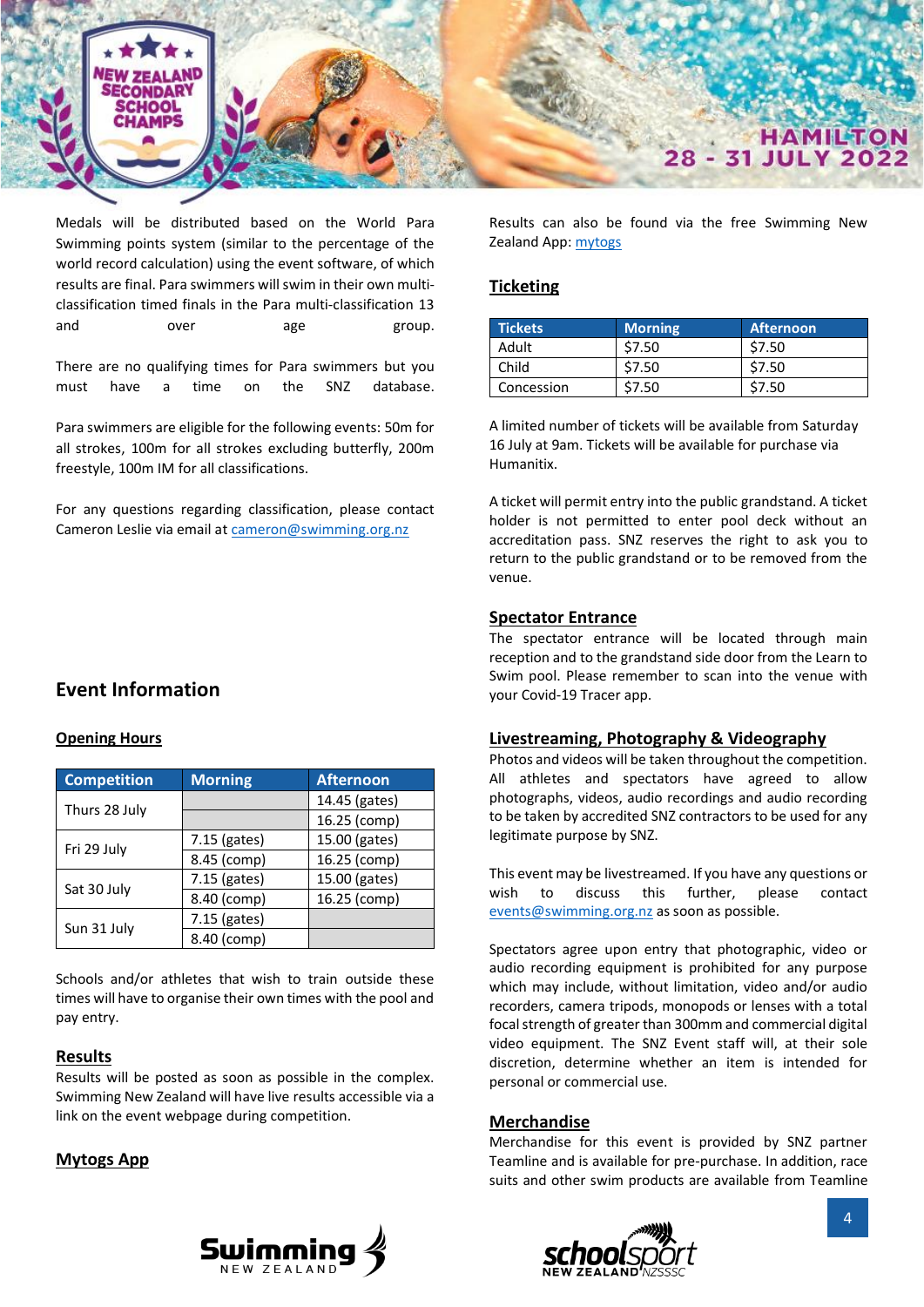

on their online store and from their pop-up store located in the SNZ boardroom alongside the grandstand. Find everything you need on their website [www.teamline.co.nz](file://///mil-nas/d/Documents/abowler/Short%20Course/2019/www.teamline.co.nz)

#### **Parking**

Parking is limited at Waterworld. Please try and limit the number of vehicles you travel into the meet.

# **Athlete Information**

#### **Pool Access**

#### **Swimmers**

Access to the pool for all swimmers, coaches and team managers is via the rear entrance. Accreditation must be work around the neck to gain access. No accreditation = no entry

Lost accreditation can be replaced at a cost of \$15 each.

#### **Warm-Up Procedure**

| <b>Date</b> | <b>Warm-Up Times</b>       |
|-------------|----------------------------|
|             | Morning: N/A               |
| Thu 28 July | Afternoon: 3.00pm - 4.10pm |
|             | Morning: 7.15am - 8.20am   |
| Fri 29 July | Afternoon: 3pm - 4.10pm    |
|             | Morning: 7.15am - 8.25am   |
| Sat 30 July | Afternoon: 3pm - 4.10pm    |
|             | Morning: 7.15am - 8.25am   |
| Sun 31 July | Afternoon: N/A             |

Swimming New Zealand use a standard warm-up procedure for all national competitions. Please refer to the warm-up procedure document on the event webpage.

#### **Athlete Seating**

A decision on whether a seating plan will be implemented closer to the event time. Seating will be located in the grandstand.

#### **Strapping**

Swimmers with strapping must provide documentation from a relevant registered health practitioner or physiotherapist and be reviewed by the Technical Director prior to swimming. Any swimmers without such documentation will not be permitted to swim.



#### **Meet Set-Up**

The meet is short course (25m pool). All events are timed finals.

Events will be super seeded with the top 8 swimmers in each age group swimming together in the last timed finals for each respective event, all other swimmers will be rank seeded.

#### **Marshalling Process**

Self-marshalling will be employed during all sessions of this event. Swimmers will assemble 4 heats prior to their event. For all 50m events swimmers need to be behind the blocks 6 heats

prior to their event.

#### **Victory Ceremonies and Medals**

Medals shall be awarded for the 1st, 2nd and 3rd placed swimmers for all age group and Para events. The victory ceremony timetable will be included in the programme, and we will endeavour to run to this timetable. If for any reason there is a delay in the results being available, the medal presentation for that event will take place as soon as possible.

There is strictly not photography to be taken of the medal ceremonies. All photos will be available on the Swimming New Zealand Facebook page.

#### **Dress Standard for victory ceremonies:**

- School t-shirt, jacket or sweatshirt.
- No Caps or Goggles.
- No towels to be wrapped around the waist.

# **Team Manager Information**

#### **Accreditation**

Schools will need to complete the coaches and managers form for team personnel who are attending the meet. Event passes will be allocated to clubs based on this information.

Accreditation must be worn at all times, around the neck, to gain access to the pool. No accreditation no entry. Lost accreditation can be replaced at a cost of \$15.00 each.

**Date Deadline** 

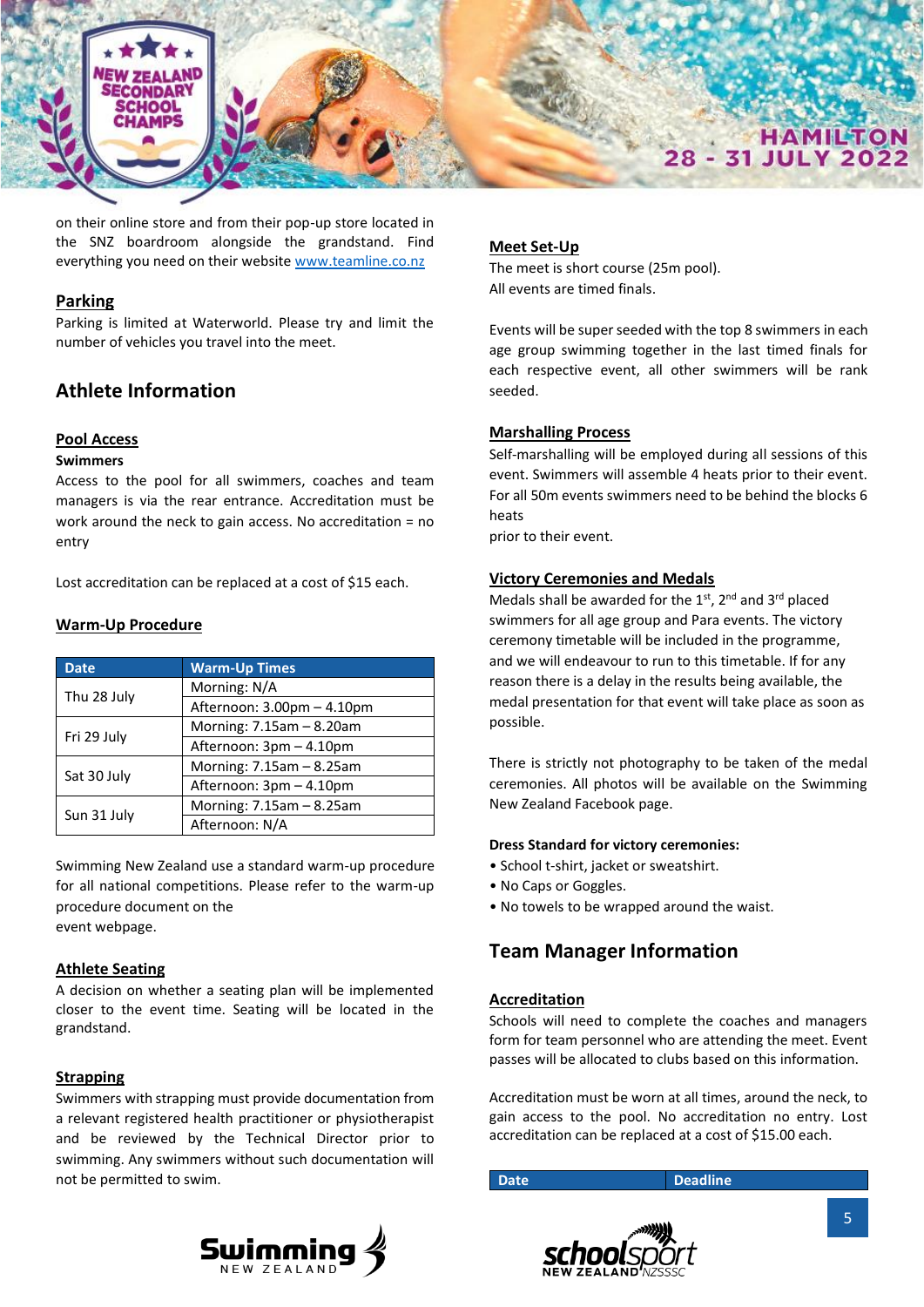

| <b>Applications Open</b>  | 24 May 2022             |
|---------------------------|-------------------------|
| <b>Applications Close</b> | 13 July 2022 at 11.59pm |
| Late Applications Close   | 15 July 2022 at 11.59pm |

A link to apply for coach and team manager accreditation will be available on the event webpage closer to the opening date, with this page providing more details regarding gaining accreditation.

Please note: late applications will incur a \$50 late fee for each individual

#### **Accreditation Criteria**

Coaches must be registered with Swimming New Zealand under the member category 'Coach' and must be showing as financial and active in the Swimming New Zealand database.

Managers must be an active member on the Swimming New Zealand database. They can be registered as volunteer member and must have a Police Vetting check completed on their SNZ profile. They are not permitted to be undertaking any coaching on pool deck.

Photo accreditation will be incorporated for this event, so a headshot or passport photo will be required to be included as part of the application process.

Anyone without accreditation will need to purchase a spectator ticket.

#### **Pool Access**

#### **Coaches & Team Managers**

Access to the pool for all swimmers, coaches and team managers is via the rear entrance. Accreditation must be worn around the neck to gain access. No accreditation = no entry.

Accreditations will be available for collection from the accreditation table located at the side entrance.

Lost accreditation can be replaced at a cost of \$15 each.

#### **Team Managers Meeting**

There will be a Team Managers Meeting held at the venue, in the Officials Room located near the accreditation entrance.

#### **Officials Room**

#### **Thursday 28 July at 3pm**

It is compulsory that all Team Managers attend this meeting so that processes can be explained, accreditation handed out and any questions answered.

#### **Event Packs**

School race packs including accreditation passes can be collected by Team Managers at the athlete entrance from 2.30pm on Thursday 28 July, prior to the gates opening.

#### **Session Programmes**

Session programmes will be placed in regional boxes at the resolutions desk. Relay and withdrawal forms will be available from here also. Session programme numbers are based on the coaches and managers form.

#### **Event Communication**

During the meet SNZ will use the multi-txt system to communicate to coaches and managers during the meet, please ensure your contact details are correct when completing your accreditation application.

#### **Banner Placement**

Swimming New Zealand will have signage in and around the facility; this signage will take precedence over school banners. SNZ reserves the right to remove any banners that are not in appropriate areas or that conflict with event signage/sponsors.

#### **Withdrawals**

Withdrawals from events for session one will need to be submitted at the Team Managers meeting held prior to the start of the meet. Any late withdrawals will see points deducted from total points for schools as per Policy 008.

As all events are run as timed finals SNZ Policy 008 will apply. *For timed-finals, withdrawals must be advised by the end of the session preceding the session with the timed final event.*

#### **Protests**

Protests must be submitted to the referee, in writing, on the protest form by the team manager only within 30 minutes following the conclusion of the respective event. This needs to be accompanied in cash by the \$100.00 protest fee.

If conditions causing a potential protest are noted prior to the event a protest must be lodged before the signal to start is given.



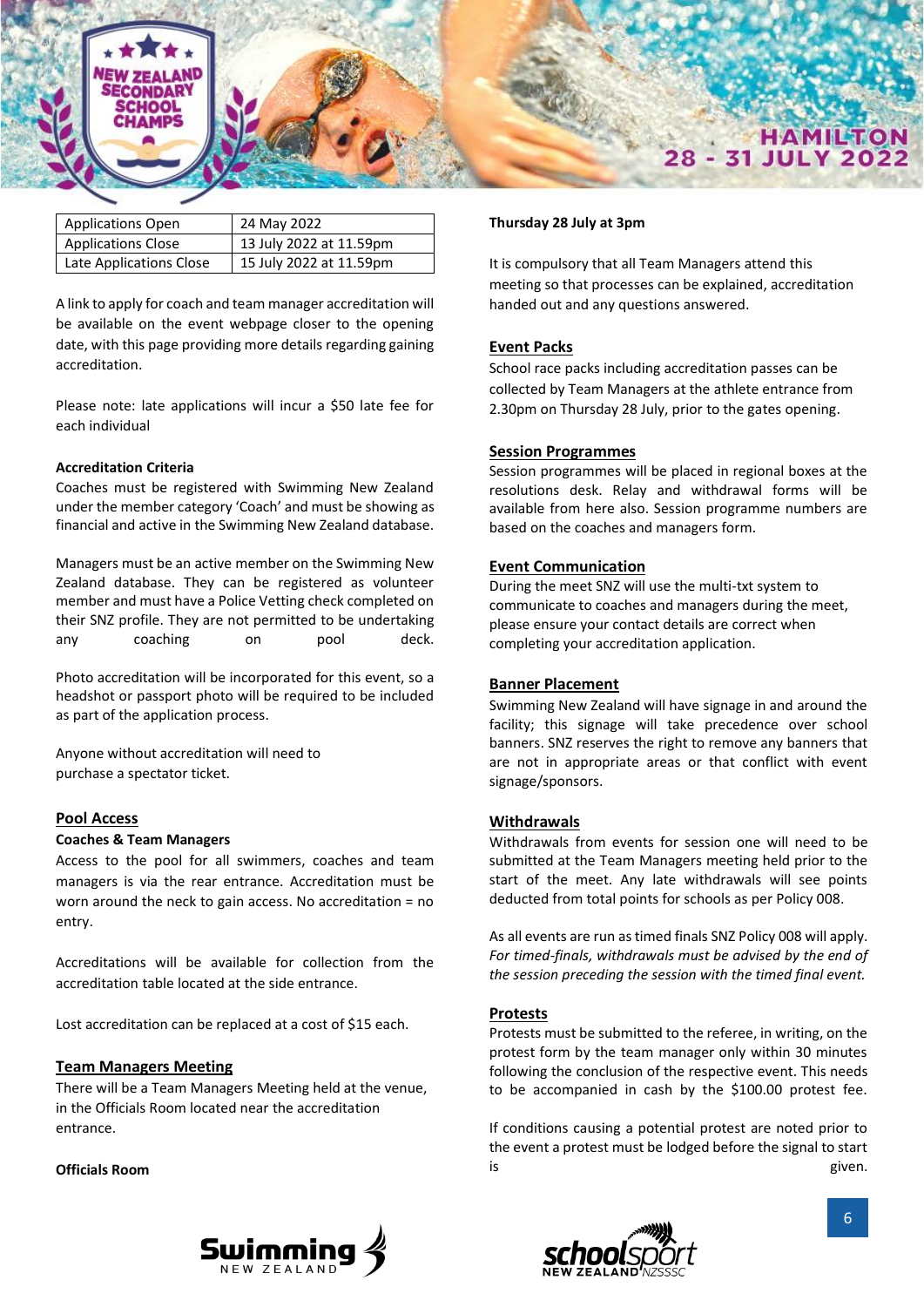

All protests shall be considered by the referee. If the referee rejects the protest, they must state the reasons for their decision. The regional Team Manager may appeal the rejection to the Jury of Appeal whose decision shall be final.

If the protest is rejected, the deposit will be forfeited to SNZ. If the protest is upheld the deposit will be returned.

#### **Opening Ceremony**

There will be an opening ceremony prior to the start of session two on Friday 29 July at 8.30am. Each school should nominate two swimmers to represent their school in the march, with school banners and uniform strongly encouraged.

The ceremony will start at 8.30am at which time all swimmers will need to be in their seats.